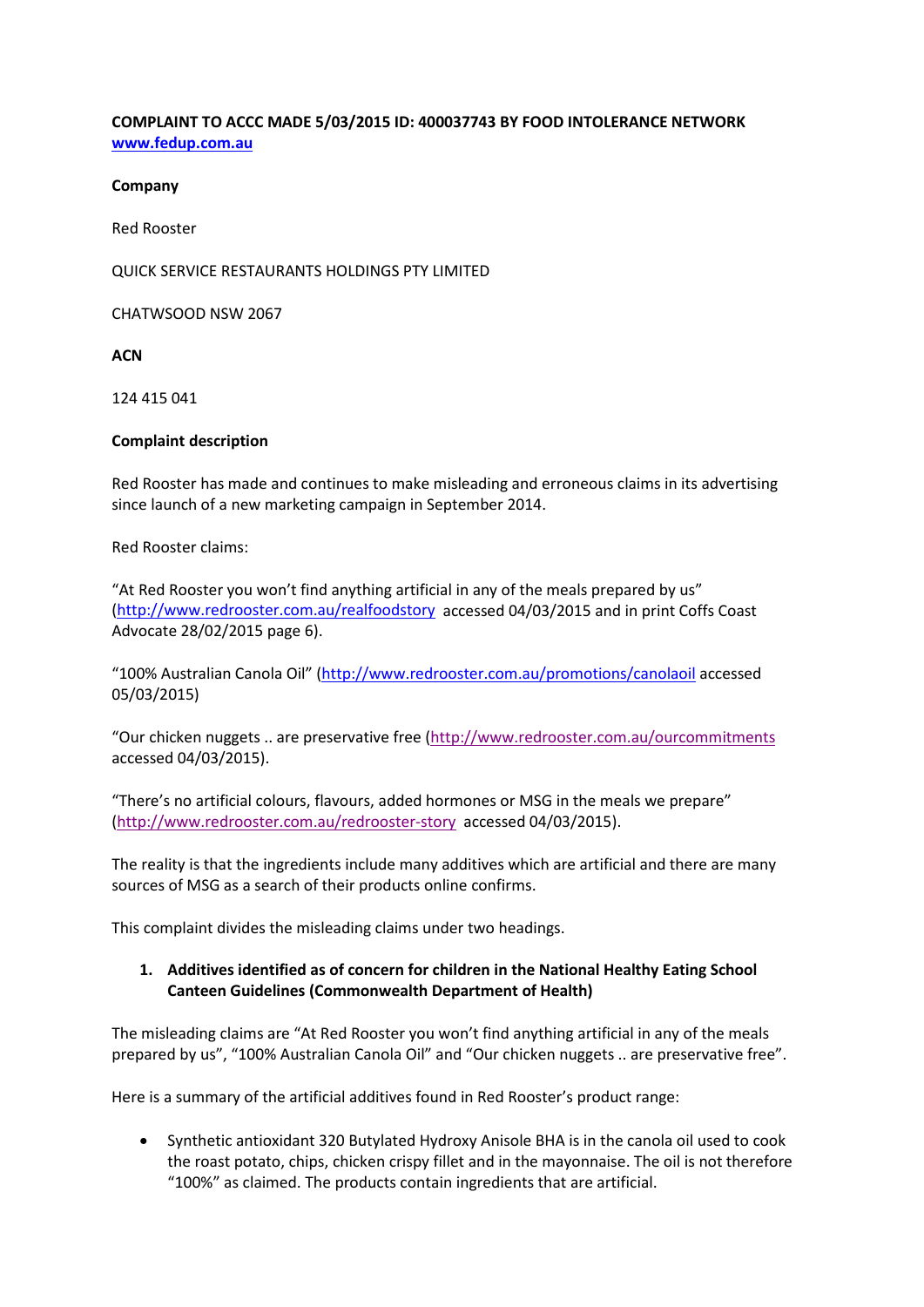- Synthetic antioxidant 319 tert-Butylhydroquinone tBHQ is in the canola oil used to cook the Cheesy Nuggets and Nuggets. While this is not technically a preservative it is added to preserve the oil, and the oil is not "100%" as claimed. The products contain ingredients that are artificial.
- Preservative 220 sulphur dioxide is in the Guilt-free Tenders salad dressing. This additive requires a public warning on any ingredient label due to asthma concerns. Their website currently claims incorrectly that there is no sulphite present. This product contains this ingredient which is artificial. [\(http://www.redrooster.com.au/menu/194/Guilt-Free-Tenders-](http://www.redrooster.com.au/menu/194/Guilt-Free-Tenders-Salad#nutritional-info)[Salad#nutritional-info](http://www.redrooster.com.au/menu/194/Guilt-Free-Tenders-Salad#nutritional-info) accessed 05/03/2015).
- Preservative 223 sodium metabisulphite is in the roast potato. This additive requires a public warning on any ingredient label due to asthma concerns. This product contains this ingredient which is artificial.
- Preservative 200 sorbic acid in the Cheesy chicken nuggets. This product contains this ingredient which is artificial.
- Preservative 202 potassium sorbate is in several sauces, eg tartare sauce, barbeque sauce, mayonnaise and in the chocolate mousse and raspberry cheesecake. These products contain this ingredient which is artificial.
- Preservative 282 calcium propionate is in the garlic bread, sesame bun and tortilla wrap. These products contain this ingredient which is artificial.

# **2. Flavour enhancer 621 MSG (monosodium glutamate) is present in nearly all food products offered despite the claim made**

The misleading claims are that "There's no... MSG in the meals we prepare" and "At Red Rooster you won't find anything artificial in any of the meals prepared by us"

Any food chemist asked to analyse these foods would find MSG despite the lawyer's trick of sometimes carefully claiming "no **added** MSG" (my emphasis) because the MSG is not added as crystalline MSG powder but as hydrolysed vegetable protein, soy sauce and yeast extract, all of which are very high in the very glutamates which affect people and which many people seek to avoid.

Further, it is our view that hydrolysed vegetable protein and yeast extract are artificial products in that protein is broken down, typically by boiling with hydrochloric acid, then neutralising the slurry with sodium hydroxide, resulting in high concentrations of the sodium cation and the glutamate anion. This is MSG by any chemical understanding.

Here is a partial list of the Red Rooster's product range where added MSG can be found:

- Roast chicken
- chicken stuffing
- chicken salt
- gravy
- chicken nuggets
- combi salt
- rosemary sprinkle
- chip salt
- barbeque sauce
- most sauces
- mayonnaise